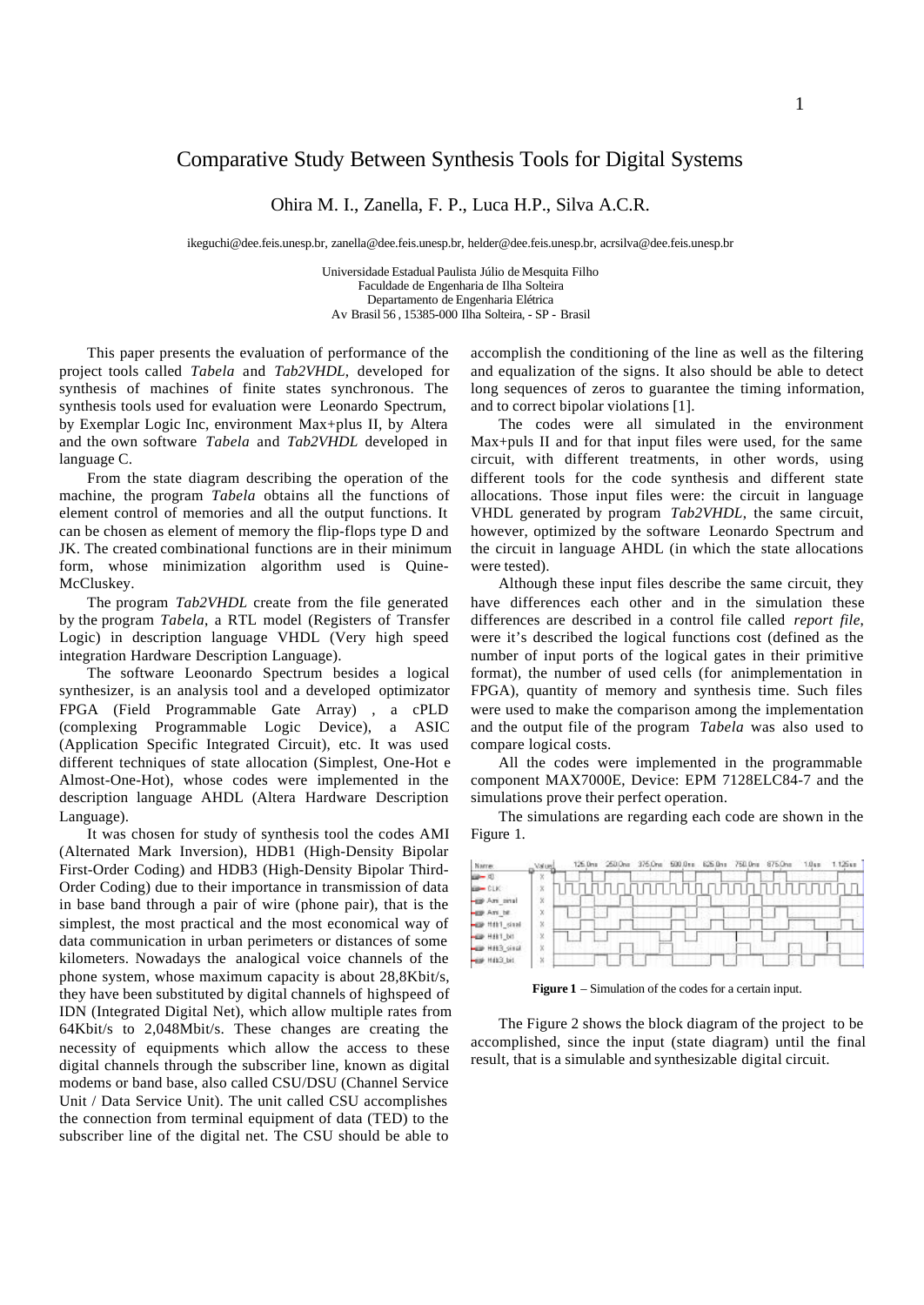

F**igure 2 -** Block diagram of the program *TABELA* and next steps.

Initially generate a states diagram of a certain state machine. To exemplify the process of Figure 2, had used the HDB1 code, whose states diagram is shown in the Figure 3.



**Figure 3 –** States Diagram of HDB1 code.

Starting from the states diagram, make the states declaration in format demanded by the program *Tabela*, that should follow this order: flip-flops number, type of each flipflops (D or JK), number of inputs, number of outputs and transitions of states (current state, next state, input and output, in this order) and all the declarations in decimal representation.

The Figure 4 shows the use of the program *Tabela* in the description of the state diagram shown in the Figure 3.

| 2    | $\langle \cdot \rangle$ N° of Flip-Flops                      |
|------|---------------------------------------------------------------|
| D    | <- Type of Flip-Flops                                         |
| D    | <- Type of Flip-Flops                                         |
| 22   | $\langle \cdot \rangle$ N° of inputs and outputs respectively |
| 0111 | <- Current State/Next State/Input/Output                      |
| 0131 |                                                               |
| 0020 |                                                               |

| 0201   |                        |  |  |
|--------|------------------------|--|--|
| 1120   |                        |  |  |
| 1013   |                        |  |  |
| 1033   |                        |  |  |
| 1303   |                        |  |  |
| 2101   |                        |  |  |
| 2121   |                        |  |  |
| 3003   |                        |  |  |
| 3023   |                        |  |  |
| $-100$ | $\leftarrow$ end file. |  |  |
|        |                        |  |  |

**Figure 4 –** States Diagram of HDB1 code, in program TABELA.

After the file compilation in the program *Tabela*, this generates an output file, as shown in the Figure 5.

|          |              |                 |                | !DE!P/!ENTRADA !MINT!!01!01+!D1!!00!00+!D0!!Z1!Z0! |
|----------|--------------|-----------------|----------------|----------------------------------------------------|
| ! 3 ! 0! | $2(10)$ ! 11 | . !! 1!         | 0!0!!1!        | $0!$ $0!$ $1!$ $1!$                                |
| ! 3 ! 0! | $0(00)$ ! 3  | !! 1!           | $0!$ $0!$ : 1! | $0!$ $0!$ $1!$ $1!$                                |
| ! 2 ! 1! | 2(10): 10    | $!!$ 1!         | 0!0!10!        | 1! 1!! 0! 1!                                       |
| ! 2 ! 1! | $0(00)!$ 2   | $!!$ 1!         | 0!0!!0!        | 1! 1!! 0! 1!                                       |
| ! 1 ! 3! | $0(00)!$ 1   | $\mathbf{H}$ 0! | 1!1!1!1!       | 1! 1!! 1! 1!                                       |
| ! 1 ! 0! | 3(11): 13    | $\mathbf{H}$ 0! | 0!0!1!1!       | $0!$ $0!$ $1!$ $1!$                                |
| ! 1 ! 0! | 1(01): 5     | $\mathbf{H}$ 0! | 0!0!!1!        | $0!$ $0!$ $1!$ $1!$                                |
| ! 1 ! 1! | 2(10): 9     | $\mathbf{H}$ 0! | 0!0!!1!        | $1!$ $1!$ $0!$ $0!$                                |
| 10:21    | $0(00)$ ! 0  | $\mathbf{H}$ 0! | 1!1!0!         | $0!$ $0!$ $0!$ $1!$                                |
| :0:0:    | 2(10): 8     | $\mathbf{H}$ 0! | 0!0!!0!        | $0!$ $0!$ $0!$ $0!$ $0!$                           |
| ! 0 ! 1! | 3(11): 12    | 1! 0!           | 0!0!10!        | $1!$ $1!$ $0!$ $1!$                                |
| ! 0 ! 1! | 1(01): 4     | $\mathbf{H}$ 0! | 0!0!!0!        | 1! 1!! 0! 1!                                       |

#### **FUNCAO D1**

```
MINTERMOS : 0; 1;
```
**IMPLICANTES PRIMOS ESSENCIAIS :**

```
ESSENCIAL: 0 REDUNDANCIA: 1 -> 000X
```
**CUSTO FINAL DE D1 = 3**

### **FUNCAO D0**

**MINTERMOS : 4; 12; 9; 1; 2; 10;**

**IMPLICANTES PRIMOS ESSENCIAIS :**

| <b>ESSENCIAL: 2</b> | REDUNDANCIA:        | 12 > XX10             |
|---------------------|---------------------|-----------------------|
| <b>ESSENCIAL: 1</b> | <b>REDUNDANCIA:</b> | 8 > X001              |
| <b>ESSENCIAL: 4</b> | <b>REDUNDANCIA:</b> | $10 \rightarrow X1X0$ |

#### **CUSTO FINAL DE D0 = 10**

#### **FUNCAO Z1**

**MINTERMOS : 5; 13; 1; 3; 11;**

**IMPLICANTES PRIMOS ESSENCIAIS :**

| <b>ESSENCIAL: 3</b> | <b>REDUNDANCIA:</b> | 12 > XX11   |
|---------------------|---------------------|-------------|
| ESSENCIAL: 1        | <b>REDUNDANCIA:</b> | $6 > 0$ XX1 |
| <b>ESSENCIAL: 5</b> | <b>REDUNDANCIA:</b> | 10 > X1X1   |

## **CUSTO FINAL DE Z1 = 9**

**FUNCAO Z0**

**MINTERMOS : 4; 12; 0; 5; 13; 1; 2; 10; 3; 11;**

**IMPLICANTES PRIMOS ESSENCIAIS :**

**ESSENCIAL: 2 REDUNDANCIA: 13 -> XX1X ESSENCIAL: 0 REDUNDANCIA: 7 -> 0XXX ESSENCIAL: 4 REDUNDANCIA: 11 -> X1XX**

**CUSTO FINAL DE Z0 = 6**

**CUSTO TOTAL DAS 4 FUNCOES = 28**

**Figure 5** – Program TABELA output file.

The software *Tab2VHDL* generates the VHDL code directly from the output file of program *Tabela* (Figure 5).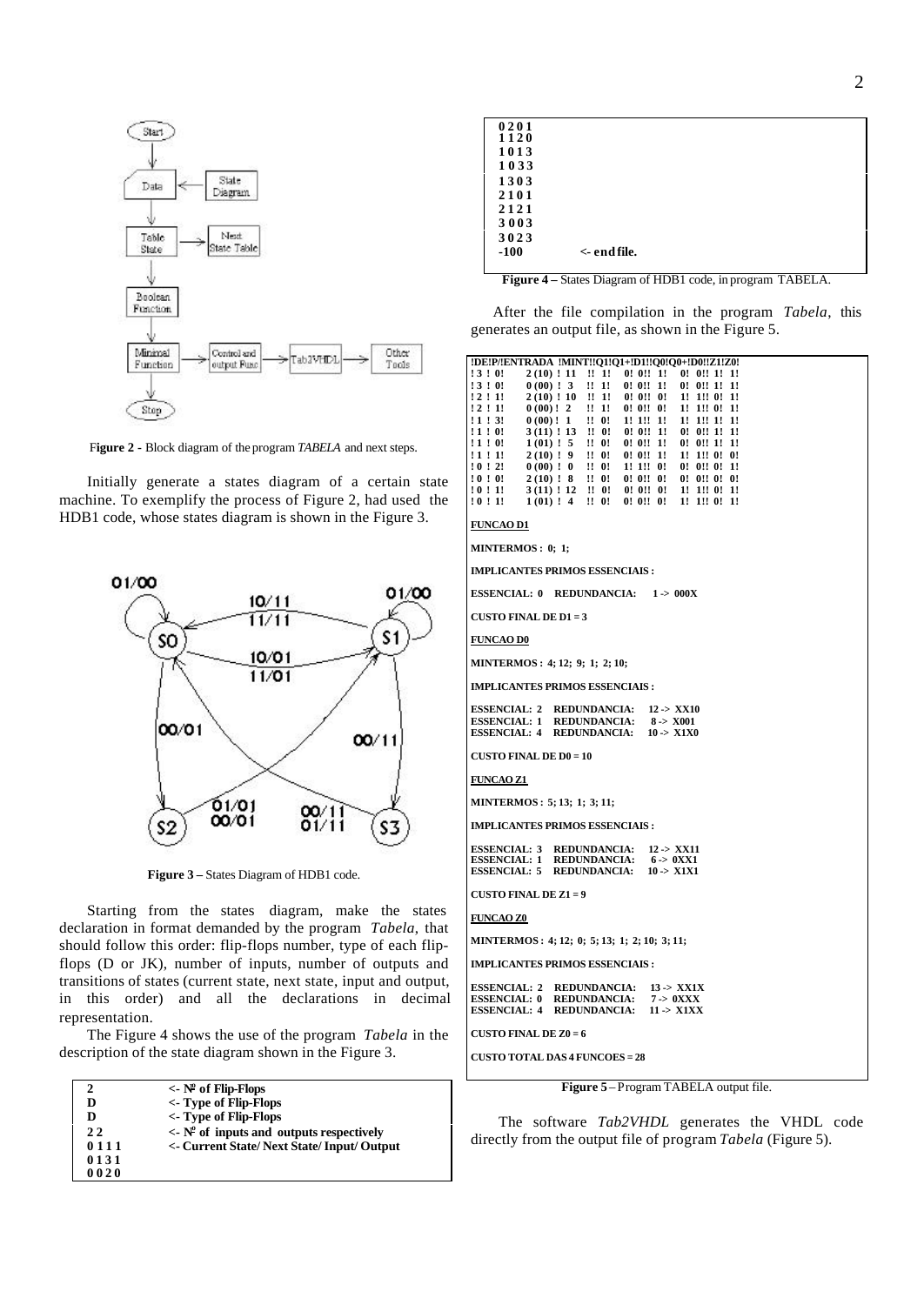The Figure 6 shows the VHDL model of the line code projected, generated by the *TAB2VHDL* program from the program *Tabela* output file.

| -- Inferindo flip-flop tipo D                               |
|-------------------------------------------------------------|
| PROCESS(CLK, CLR)                                           |
| <b>BEGIN</b>                                                |
| IF $CLR = '0'$ THEN                                         |
| $VE0 \le 0$                                                 |
| ELSIF CLK'EVENT and $CLK = '1'$ THEN                        |
| $VE0 \leq D0$ ;                                             |
| END IF:                                                     |
| $00 \leq VEO$                                               |
| <b>END PROCESS:</b>                                         |
|                                                             |
| -- Inferindo flip-flop tipo D                               |
| PROCESS(CLK, CLR)                                           |
| <b>BEGIN</b>                                                |
| IF $CLR = '0'$ THEN                                         |
| $VE1 \le 0$                                                 |
| ELSIF CLK'EVENT and $CLK = '1'$ THEN                        |
| $VE1 \leq D1$ :                                             |
| END IF:                                                     |
| $O1 \leq VE1$ ;                                             |
| <b>END PROCESS:</b>                                         |
|                                                             |
| -- Processos que implementam as funcoes combinacionais de   |
| controle                                                    |
| -- dos Elementos de memoria e de Saidas.                    |
|                                                             |
| $D1 \leq$ (NOT(X1) AND NOT(X0) AND NOT(VE1));               |
| $D0 \le (VE1)$ AND NOT(VE0)) OR (NOT(X0) AND NOT(VE1)       |
| AND (VE0)) OR $((X0)$ AND NOT(VE0));                        |
| $Z1 \leq$ ((VE1) AND (VE0)) OR (NOT(X1) AND (VE0)) OR ((X0) |
| $AND(VE0)$ :                                                |
| $Z0 \leq (VE1)$ OR (NOT(X1)) OR ((X0));                     |
|                                                             |
| <b>END RTL;</b>                                             |

Figure 6 – **HDB1** in VHDL language.

From the circuit description in VHDL language, has made the compilation of the file in the software MAX+plus II, whose were obtained the datas costs by the report file. The most interest datas are shown in the Figure 7.

| Chip/<br>POF                  |                                  |              | <b>Input Output Bidir Shareable</b><br>Pins Pins Pins LCs Expanders % Utilized                              |       |
|-------------------------------|----------------------------------|--------------|-------------------------------------------------------------------------------------------------------------|-------|
| hdb1s2                        | $4 \quad 4$                      | $0\quad 4$   | 0                                                                                                           | $3\%$ |
| User Pins: $4 \t 4$           |                                  | $\mathbf{0}$ |                                                                                                             |       |
| ** EQUATIONS **               |                                  |              |                                                                                                             |       |
| CLK : INPUT;                  |                                  |              |                                                                                                             |       |
| CLR : INPUT;<br>$X0$ : INPUT: |                                  |              |                                                                                                             |       |
| $X1$ : INPUT;                 |                                  |              |                                                                                                             |       |
|                               | $\sim$ Node name is 'O0' = 'VE0' |              | -- Equation name is 'Q0', location is LC115, type is output.<br>= TFFE(!_EQ001, GLOBAL( CLK), GLOBAL( CLR), |       |

| 01                                                                                                                                                            | $=$ DFFE( $\_$ EQ002 \$ GND, GLOBAL( $CLK$ ), GLOBAL( |
|---------------------------------------------------------------------------------------------------------------------------------------------------------------|-------------------------------------------------------|
| CLR), VCC, VCC);<br>$EQ002 = Q1 &$ & $X0 &$ $X1$ ;                                                                                                            |                                                       |
| -- Node name is 'Z0'<br>-- Equation name is 'Z0', location is LC120, type is output.<br>$=$ LCELL(E0003 \$ VCC);<br>Z0<br>$E0003 = 0.1 \& X10 \& X1;$         |                                                       |
| -- Node name is 'Z1'<br>-- Equation name is 'Z1', location is LC118, type is output.<br>$=$ LCELL( $\_$ EQ004 \$ Q0);<br>Z1 —<br>EO004 = O0 & !O1 & !X0 & X1; |                                                       |
| <b>Compilation Times</b><br>----------------                                                                                                                  |                                                       |
| <b>Compiler Netlist Extractor</b>                                                                                                                             | 00:00:02                                              |
| <b>Database Builder</b>                                                                                                                                       | 00:00:00                                              |
| <b>Logic Synthesizer</b><br><b>Partitioner</b>                                                                                                                | 00:00:00<br>00:00:01                                  |
| <b>Fitter</b>                                                                                                                                                 | 00:00:01                                              |
| <b>Timing SNF Extractor</b>                                                                                                                                   | 00:00:00                                              |
| <b>Assembler</b>                                                                                                                                              | 00:00:00                                              |
| --------------------------<br><b>Total Time</b>                                                                                                               | --------<br>00:00:04                                  |
| <b>Memory Allocated</b><br>------------                                                                                                                       |                                                       |
| Peak memory allocated during compilation $= 5,325K$                                                                                                           |                                                       |
| <b>Figure 7</b> – Report File from $MAX + plus II$ software.                                                                                                  |                                                       |

The costs were obtained by the report files through the boolean equations.

For the results obtained from the program *Tabela*, the costs are shown in the table 1.

**TABLE 1 –** Total costs obtained, for each code, by the program *Tabela.*

| Code | <b>Total Cost</b> |
|------|-------------------|
| AMI  | 09                |
| HDB1 | 28                |
| HDB3 | 88                |

From the report file created by the software Max+puls II and from the allocations, the total costs for each code were obtained. The results are presented in table 2:

**TABLE 2** – Costs obtained for each code, being varied the allocation type.

| Code | Assign          | Logic<br>Cost | <b>Used</b><br>Cell | <b>Used</b><br>Memory | Compilation<br>Time |
|------|-----------------|---------------|---------------------|-----------------------|---------------------|
|      | <b>Simplest</b> | 012           | 03                  | 3.622K                | 00:00:07            |
| AMI  | One-Hot         | 012           | 04                  | 3.670 K               | 00:00:03            |
|      | <b>Almost</b>   | 012           | 03                  | 3.499 K               | 00:00:04            |
|      | <b>One-Hot</b>  |               |                     |                       |                     |
|      | <b>Simplest</b> | 028           | 04                  | 3.688 K               | 00:00:04            |
| HDB1 | One-Hot         | 057           | 06                  | 3,786K                | 00:00:04            |
|      | <b>Almost</b>   | 058           | 06                  | 6.197 K               | 00:00:02            |
|      | One hot         |               |                     |                       |                     |
|      | <b>Simplest</b> | 340           | 14                  | 3,687 K               | 00:00:09            |
| HDB3 | One-Hot         | 268           | 34                  | 5.598 K               | 00:00:10            |
|      | <b>Almost</b>   | 159           | 34                  | 3.888 K               | 00:00:06            |
|      | <b>One-Hot</b>  |               |                     |                       |                     |